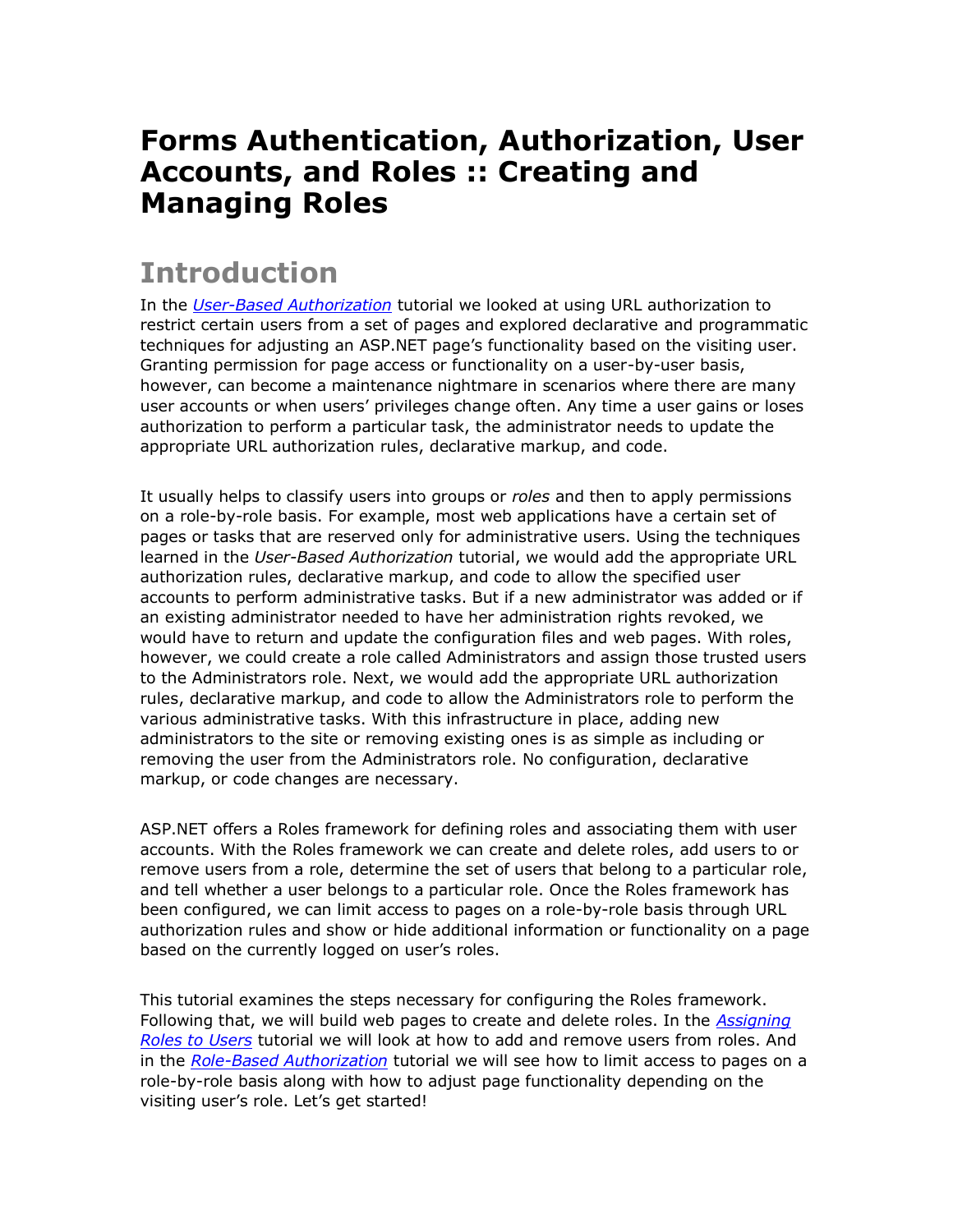# **Step 1: Adding New ASP.NET Pages**

In this tutorial and the next two we will be examining various roles-related functions and capabilities. We will need a series of ASP.NET pages to implement the topics examined throughout these tutorials. Let's create these pages and update the site map.

Start by creating a new folder in the project named Roles. Next, add four new ASP.NET pages to the Roles folder, linking each page with the Site.master master page. Name the pages:

- ManageRoles.aspx
- UsersAndRoles.aspx
- CreateUserWizardWithRoles.aspx
- RoleBasedAuthorization.aspx

At this point your project's Solution Explorer should look similar to the screen shot shown in Figure 1.

| ekio p<br>e.                                         |  |  |  |  |  |  |  |
|------------------------------------------------------|--|--|--|--|--|--|--|
| C:\\ASPNET_Security_Tutorial_09_CS\                  |  |  |  |  |  |  |  |
| App_Code<br>⊞…                                       |  |  |  |  |  |  |  |
| App_Data                                             |  |  |  |  |  |  |  |
| Membership                                           |  |  |  |  |  |  |  |
| Roles                                                |  |  |  |  |  |  |  |
| <mark>iii</mark> CreateUserWizardWithRoles.aspx<br>Ŧ |  |  |  |  |  |  |  |
| <mark>軍</mark> ManageRoles.aspx<br>⊞…                |  |  |  |  |  |  |  |
| <mark>iii</mark> RoleBasedAuthorization.aspx<br>⊞…   |  |  |  |  |  |  |  |
| <mark>軍</mark> UsersAndRoles.aspx<br>⊞…              |  |  |  |  |  |  |  |
|                                                      |  |  |  |  |  |  |  |
| <u>EE FUCI GUIU, GSUX</u><br>œ                       |  |  |  |  |  |  |  |
| 眶<br>Login.aspx<br>⊞…                                |  |  |  |  |  |  |  |
| Logout.aspx<br>⊞…<br>詰                               |  |  |  |  |  |  |  |
| Site.master<br>⊞…                                    |  |  |  |  |  |  |  |
| All Styles.css                                       |  |  |  |  |  |  |  |
| UnauthorizedAccess.aspx<br>⊞…                        |  |  |  |  |  |  |  |
| Web.config                                           |  |  |  |  |  |  |  |
| Web.sitemap<br>i                                     |  |  |  |  |  |  |  |
|                                                      |  |  |  |  |  |  |  |
| Solution Ex…<br>Properties   Bu Database E           |  |  |  |  |  |  |  |

**Figure 1: Four New Pages Have Been Added to the Roles Folder**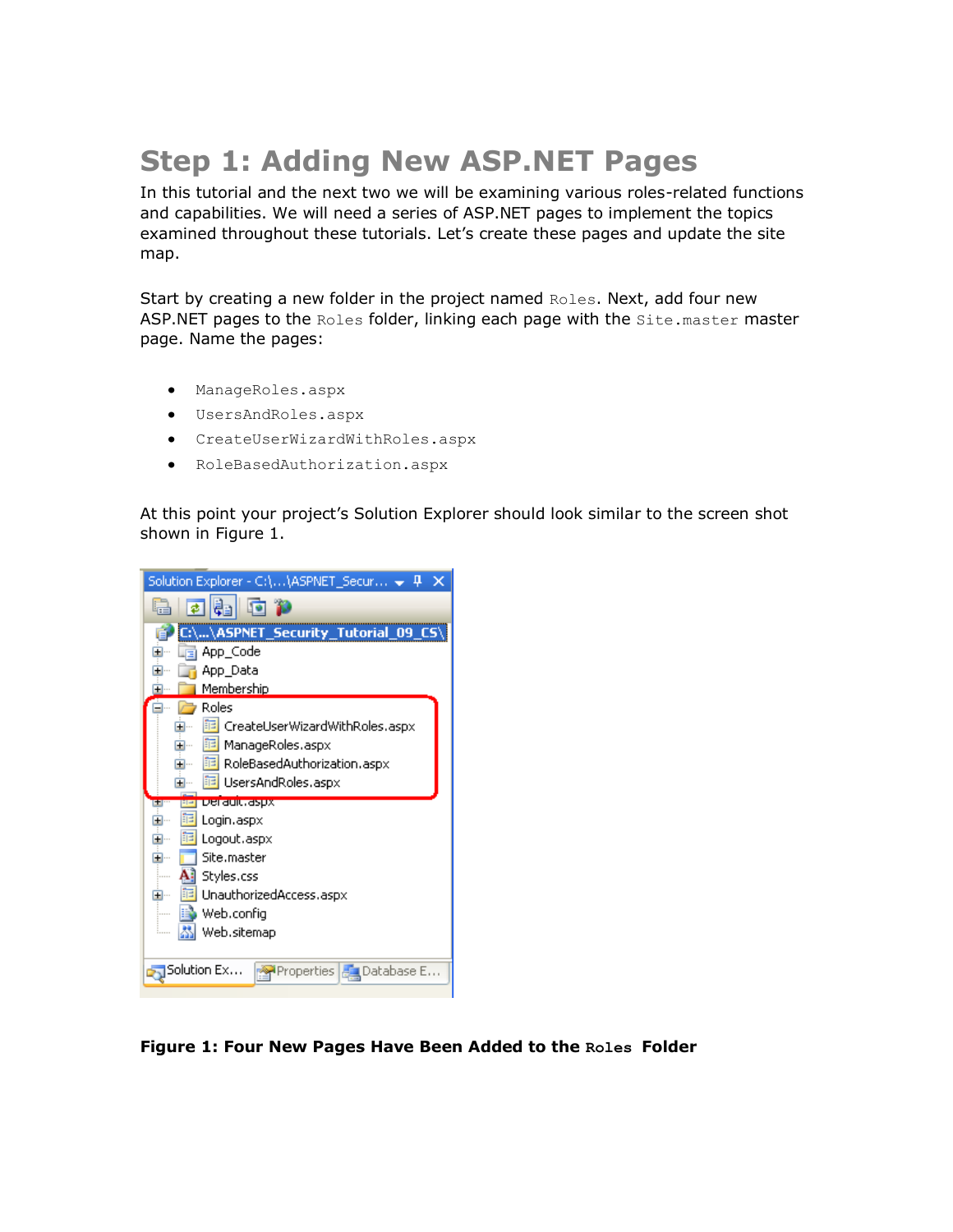Each page should, at this point, have the two Content controls, one for each of the master page's ContentPlaceHolders: MainContent and LoginContent.

```
<asp:Content ID="Content1" ContentPlaceHolderID="MainContent" 
Runat="Server">
</asp:Content>
<asp:Content ID="Content2" ContentPlaceHolderID="LoginContent" 
Runat="Server">
</asp:Content>
```
Recall that the LoginContent ContentPlaceHolder's default markup displays a link to log on or log off the site, depending on whether the user is authenticated. The presence of the Content2 Content control in the ASP.NET page, however, overrides the master page's default markup. As we discussed in *[An Overview of Forms](http://www.asp.net/learn/security/tutorial-02-cs.aspx)  [Authentication](http://www.asp.net/learn/security/tutorial-02-cs.aspx)* tutorial, overriding the default markup is useful in pages where we do not want to display login-related options in the left column.

For these four pages, however, we want to show the master page's default markup for the LoginContent ContentPlaceHolder. Therefore, remove the declarative markup for the Content2 Content control. After doing so, each of the four page's markup should contain just one Content control.

Finally, let's update the site map ( $W_{\text{eb}}$ , sitemap) to include these new web pages. Add the following XML after the <siteMapNode> we added for the Membership tutorials.

```
<siteMapNode title="Roles">
     <siteMapNode url="~/Roles/ManageRoles.aspx" title="Manage Roles" />
     <siteMapNode url="~/Roles/UsersAndRoles.aspx" title="Users and 
Roles" />
     <siteMapNode url="~/Roles/CreateUserWizardWithRoles.aspx" 
title="Create Account (with Roles)" />
     <siteMapNode url="~/Roles/RoleBasedAuthorization.aspx" title="Role-
Based Authorization" />
</siteMapNode>
```
With the site map updated, visit the site through a browser. As Figure 2 shows, the navigation on the left now includes items for the Roles tutorials.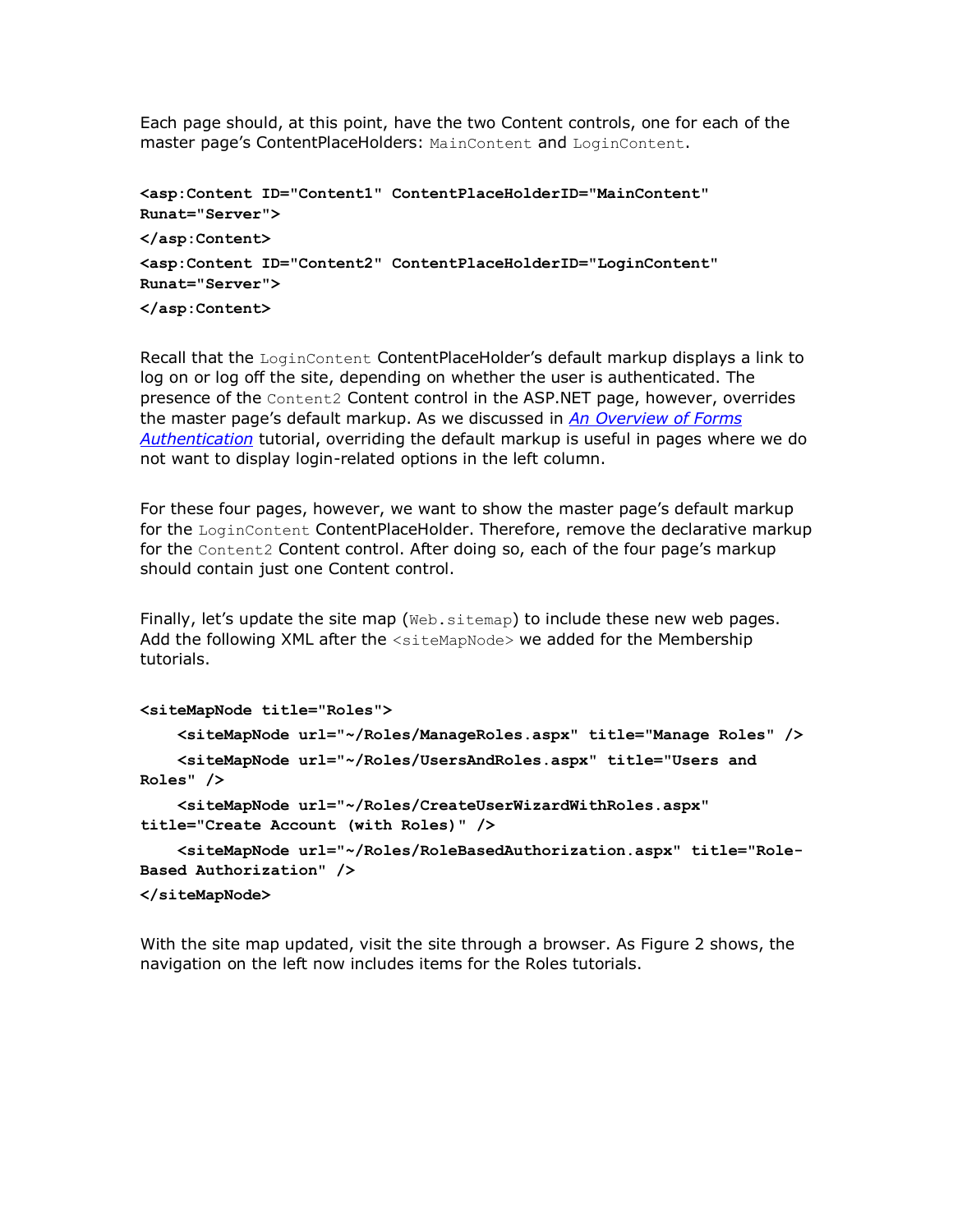

#### **Figure 2: Four New Pages Have Been Added to the Roles Folder**

#### **Step 2: Specifying and Configuring the Roles Framework Provider**

Like the Membership framework, the Roles framework is built atop the provider model. As discussed in the *[Security Basics and ASP.NET Support](http://www.asp.net/learn/security/tutorial-01-cs.aspx)* tutorial, the .NET Framework ships with three built-in Roles providers: [AuthorizationStoreRoleProvider](http://msdn2.microsoft.com/en-us/library/system.web.security.authorizationstoreroleprovider.aspx), [WindowsTokenRoleProvider](http://msdn2.microsoft.com/en-us/library/system.web.security.windowstokenroleprovider.aspx), and [SqlRoleProvider](http://msdn2.microsoft.com/en-us/library/system.web.security.sqlroleprovider.aspx). This tutorial series focuses on the SqlRoleProvider, which uses a Microsoft SQL Server database as the role store.

Underneath the covers the Roles framework and SqlRoleProvider work just like the Membership framework and SqlMembershipProvider. The .NET Framework contains a Roles class that serves as the API to the Roles framework. The Roles class has static methods like CreateRole, DeleteRole, GetAllRoles, AddUserToRole, IsUserInRole, and so forth. When one of these methods is invoked, the Roles class delegates the call to the configured provider. The SqlRoleProvider works with the role-specific tables (aspnet Roles and aspnet UsersInRoles) in response.

In order to use the SqlRoleProvider provider in our application, we need to specify what database to use as the store. The SqlRoleProvider expects the specified role store to have certain database tables, views, and stored procedures. These requisite database objects can be added using the  $a$ spnet regsql.exe tool. At this point we already have a database with the schema necessary for the SqlRoleProvider. Back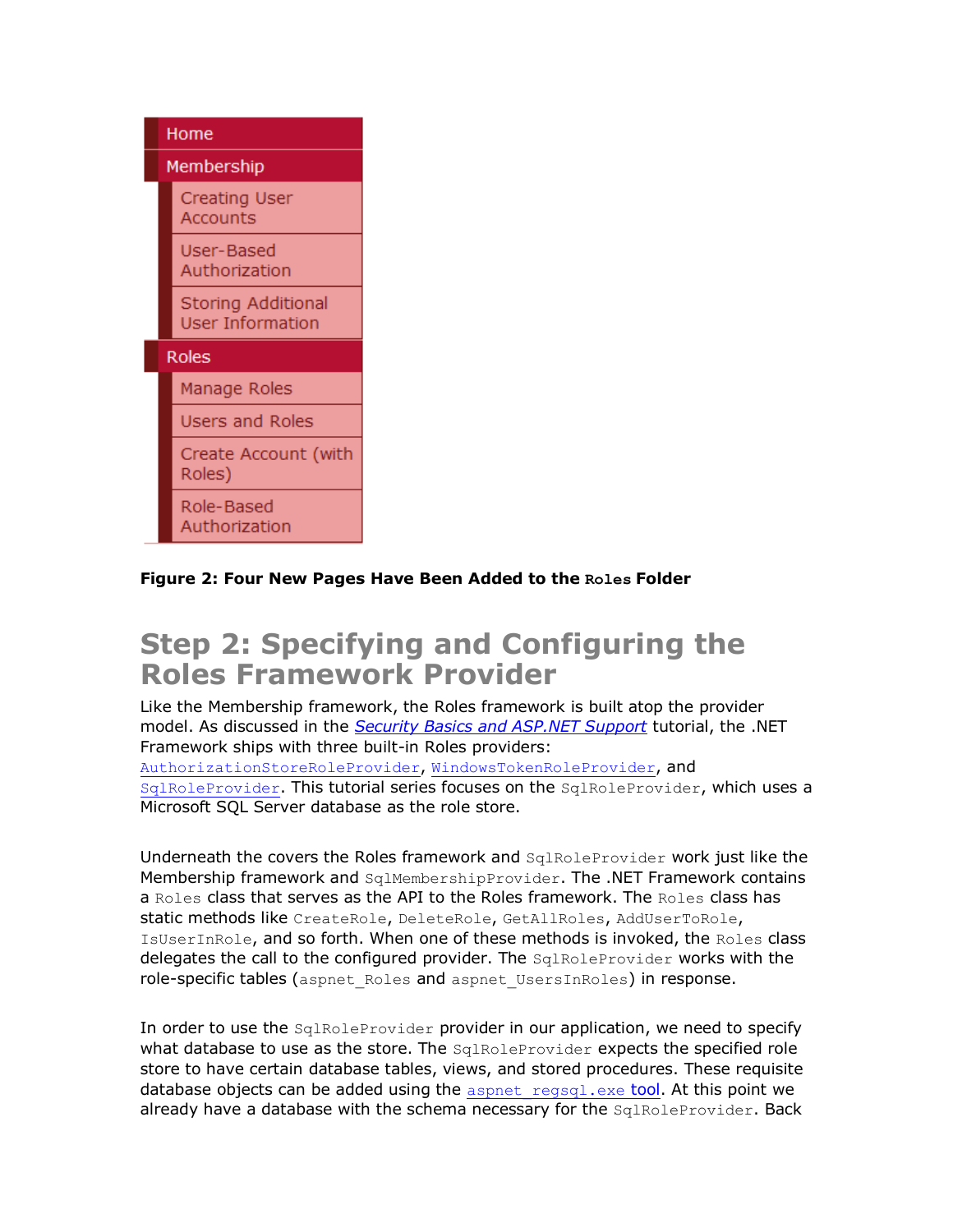in the *[Creating the Membership Schema in SQL Server](http://www.asp.net/learn/security/tutorial-04-cs.aspx)* tutorial we created a database named SecurityTutorials.mdf and used aspnet regsql.exe to add the application services, which included the database objects required by the SqlRoleProvider. Therefore we just need to tell the Roles framework to enable role support and to use the SqlRoleProvider with the SecurityTutorials.mdf database as the role store.

The Roles framework is configured via the <roleManager> element in the application's  $Web.config$  file. By default, role support is disabled. To enable it, you must set the [<roleManager>](http://msdn2.microsoft.com/en-us/library/ms164660.aspx) element's enabled attribute to true like so:

```
<?xml version="1.0"?>
<configuration>
     <system.web>
         ... Additional configuration markup removed for brevity ...
         <roleManager enabled="true" />
     <system.web>
```
**</configuration>**

```
By default, all web applications have a Roles provider named 
AspNetSqlRoleProvider of type SqlRoleProvider. This default provider is
registered in machine.config (located at
%WINDIR%\Microsoft.Net\Framework\v2.0.50727\CONFIG):
```
#### **<roleManager>**

 **<providers>**

 **<add name="AspNetSqlRoleProvider"**

 **connectionStringName="LocalSqlServer"**

 **applicationName="/"**

 **type="System.Web.Security.SqlRoleProvider, System.Web, Version=2.0.0.0, Culture=neutral, PublicKeyToken=b03f5f7f11d50a3a"/>**

```
 </providers>
```
**</roleManager>**

The provider's connectionStringName attribute specifies the role store that is used. The AspNetSqlRoleProvider provider sets this attribute to LocalSqlServer, which is also defined in machine.config and points, by default, to a SQL Server 2005 Express Edition database in the App Data folder named aspnet.mdf.

Consequently, if we simply enable the Roles framework without specifying any provider information in our application's Web.config file, the application uses the default registered Roles provider, AspNetSqlRoleProvider. If the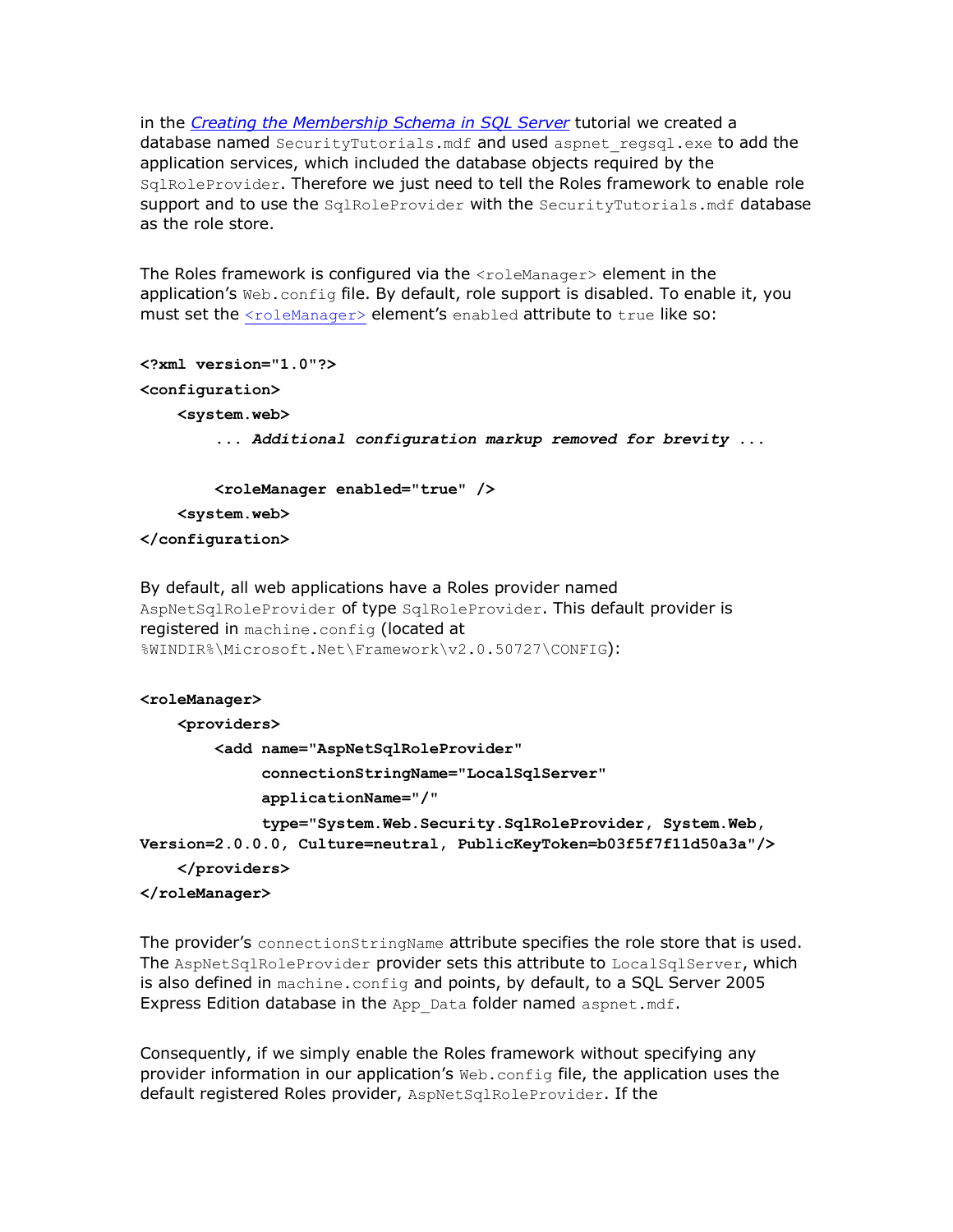$\sim$ /App\_Data/aspnet.mdf database does not exist, the ASP.NET runtime will automatically create it and add the application services schema. However, we don't want to use the aspnet.mdf database; rather, we want to use the SecurityTutorials.mdf database that we have already created and added the application services schema to. This modification can be accomplished in one of two ways:

- **Specify a value for the LocalSqlServer connection string name in Web.config.** By overwriting the LocalSqlServer connection string name value in Web.config, we can use the default registered Roles provider (AspNetSqlRoleProvider) and have it correctly work with the SecurityTutorials.mdf database. For more information on this technique, see [Scott Guthrie](http://weblogs.asp.net/scottgu/)'s blog post, Configuring ASP.NET 2.0 Application Services to [Use SQL Server 2000 or SQL Server 2005.](http://weblogs.asp.net/scottgu/archive/2005/08/25/423703.aspx)
- **Add a new registered provider of type SqlRoleProvider and configure its connectionStringName setting to point to the SecurityTutorials.mdf database.** This is the approach I recommended and used in the *[Creating the](http://www.asp.net/learn/security/tutorial-04-cs.aspx)  [Membership Schema in SQL Server](http://www.asp.net/learn/security/tutorial-04-cs.aspx)* tutorial, and it is the approach I will use in this tutorial as well.

Add the following Roles configuration markup to the  $Web$ . config file. This markup registers a new provider named SecurityTutorialsSqlRoleProvider.

```
<?xml version="1.0"?>
<configuration>
     <connectionStrings>
         <add name="SecurityTutorialsConnectionString"
              connectionString="..."/>
     </connectionStrings>
     <system.web>
         ... Additional configuration markup removed for brevity ...
         <roleManager enabled="true"
defaultProvider="SecurityTutorialsSqlRoleProvider">
             <providers>
                 <add name="SecurityTutorialsSqlRoleProvider"
                      type="System.Web.Security.SqlRoleProvider"
                      applicationName="SecurityTutorials"
connectionStringName="SecurityTutorialsConnectionString" />
             </providers>
```

```
 </roleManager>
```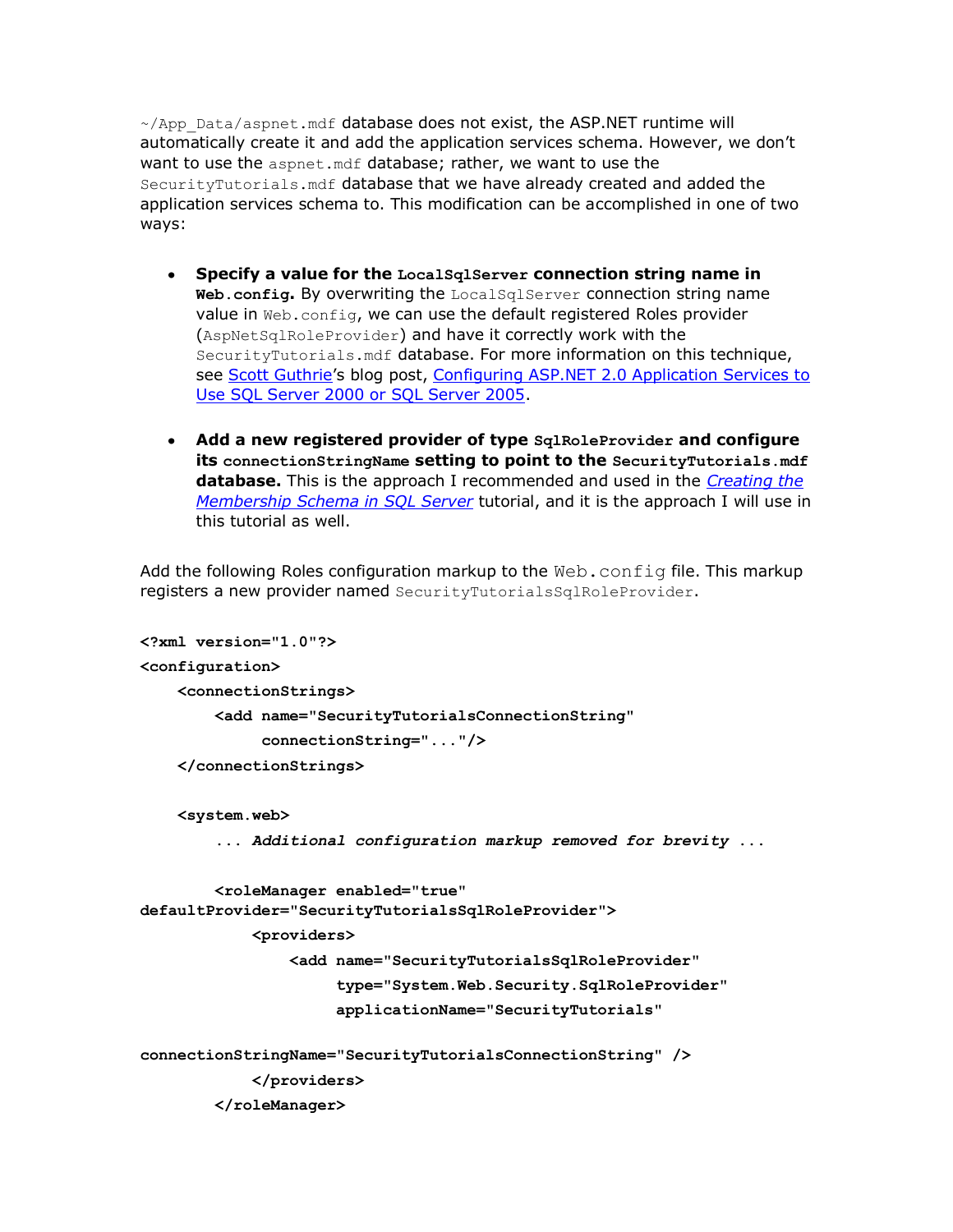#### **<system.web> </configuration>**

The above markup defines the SecurityTutorialsSqlRoleProvider as the default provider (via the defaultProvider attribute in the <roleManager> element). It also sets the SecurityTutorialsSqlRoleProvider's applicationName setting to SecurityTutorials, which is the same applicationName setting used by the Membership provider (SecurityTutorialsSqlMembershipProvider). While not shown here, the <add> [element](http://msdn2.microsoft.com/en-us/library/ms164662.aspx) for the SqlRoleProvider may also contain a commandTimeout attribute to specify the database timeout duration, in seconds. The default value is 30.

With this configuration markup in place, we are ready to start using role functionality within our application.

**Note:** The above configuration markup illustrates using the <roleManager> element's enabled and defaultProvider attributes. There are a number of other attributes that affect how the Roles framework associates role information on a user-by-user basis. We will examine these settings in the *[Role-Based Authorization](http://www.asp.net/learn/security/tutorial-11-cs.aspx)* tutorial.

## **Step 3: Examining the Roles API**

The [Roles](http://msdn2.microsoft.com/en-us/library/system.web.security.roles.aspx) framework's functionality is exposed via the  $_{\text{Roles}}$  class, which contains thirteen static methods for performing role-based operations. When we look at creating and deleting roles in Steps 4 and 6 we will use the [CreateRole](http://msdn2.microsoft.com/en-us/library/system.web.security.roles.createrole.aspx) and [DeleteRole](http://msdn2.microsoft.com/en-us/library/system.web.security.roles.deleterole.aspx) methods, which add or remove a role from the system.

To get a list of all of the roles in the system, use the [GetAllRoles](http://msdn2.microsoft.com/en-us/library/system.web.security.roles.getallroles.aspx) method (see Step 5). The [RoleExists](http://msdn2.microsoft.com/en-us/library/system.web.security.roles.roleexists.aspx) method returns a Boolean value indicating whether a specified role exists.

In the next tutorial we will examine how to associate users with roles. The  $\text{Roles}$ class's [AddUserToRole](http://msdn2.microsoft.com/en-us/library/system.web.security.roles.addusertorole.aspx), [AddUserToRoles](http://msdn2.microsoft.com/en-us/library/system.web.security.roles.addusertoroles.aspx), [AddUsersToRole](http://msdn2.microsoft.com/en-us/library/system.web.security.roles.adduserstorole.aspx), and [AddUsersToRoles](http://msdn2.microsoft.com/en-us/library/system.web.security.roles.adduserstoroles.aspx) methods add one or more users to one or more roles. To remove users from roles, use the [RemoveUserFromRole](http://msdn2.microsoft.com/en-us/library/system.web.security.roles.removeuserfromrole.aspx), [RemoveUserFromRoles](http://msdn2.microsoft.com/en-us/library/system.web.security.roles.removeuserfromroles.aspx), [RemoveUsersFromRole](http://msdn2.microsoft.com/en-us/library/system.web.security.roles.removeusersfromrole.aspx), or [RemoveUsersFromRoles](http://msdn2.microsoft.com/en-us/library/system.web.security.roles.removeusersfromroles.aspx) methods.

In the *[Role-Based Authorization](http://www.asp.net/learn/security/tutorial-11-cs.aspx)* tutorial we will look at ways to programmatically show or hide functionality based on the currently logged in user's role. To accomplish this, we can use the Role class's [FindUsersInRole](http://msdn2.microsoft.com/en-us/library/system.web.security.roles.findusersinrole.aspx), [GetRolesForUser](http://msdn2.microsoft.com/en-us/library/system.web.security.roles.getrolesforuser.aspx), [GetUsersInRole](http://msdn2.microsoft.com/en-us/library/system.web.security.roles.getusersinrole.aspx), or [IsUserInRole](http://msdn2.microsoft.com/en-us/library/system.web.security.roles.isuserinrole.aspx) methods.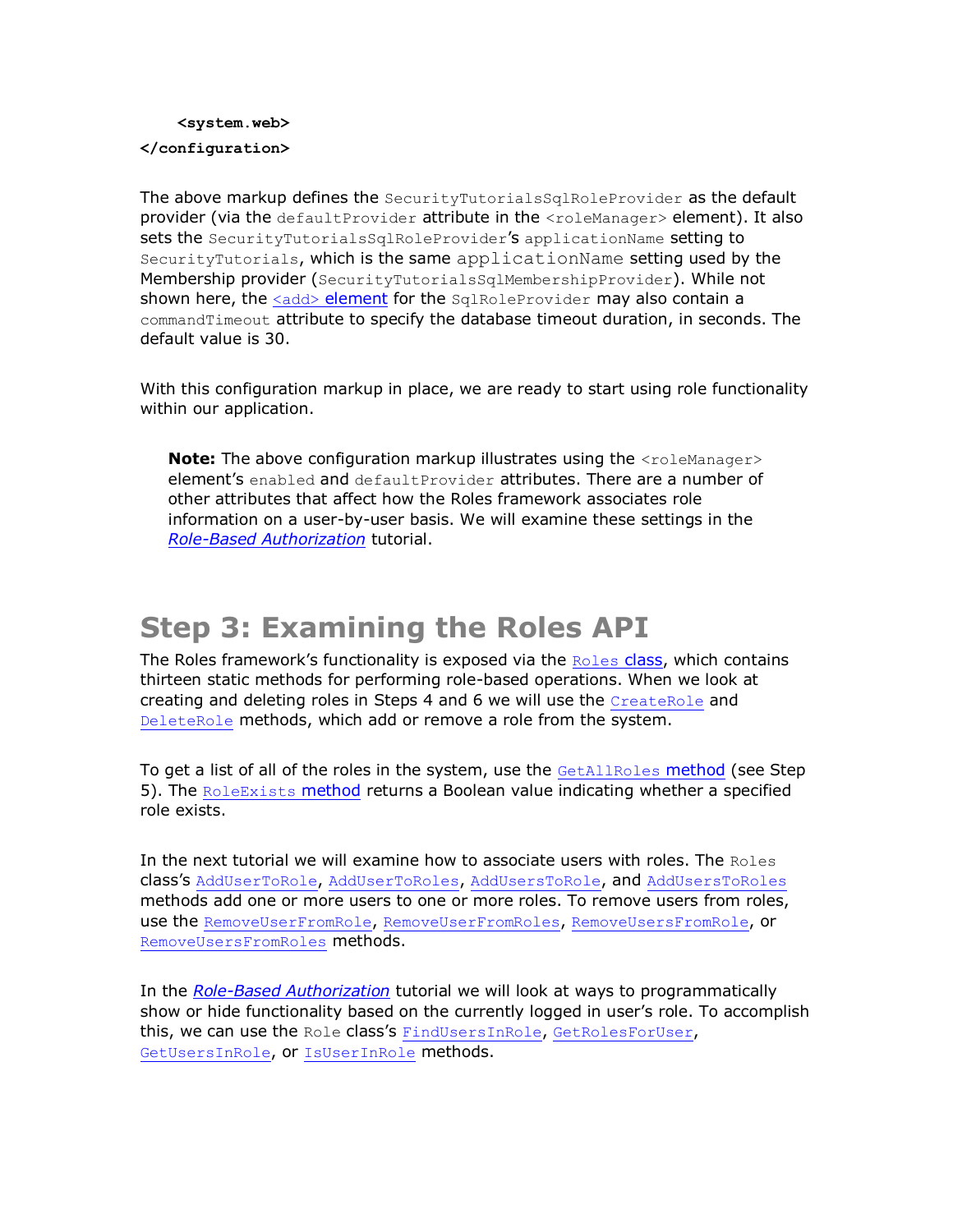**Note:** Keep in mind that any time one of these methods is invoked, the Roles class delegates the call to the configured provider. In our case, this means that the call is being sent to the SqlRoleProvider. The SqlRoleProvider then performs the appropriate database operation based on the invoked method. For example, the code Roles. CreateRole ("Administrators") results in the SqlRoleProvider executing the aspnet Roles CreateRole stored procedure, which inserts a new record into the aspnet Roles table named "Administrators".

The remainder of this tutorial looks at using the Roles class's CreateRole, GetAllRoles, and DeleteRole methods to manage the roles in the system.

#### **Step 4: Creating New Roles**

Roles offer a way to arbitrarily group users, and most commonly this grouping is used for a more convenient way to apply authorization rules. But in order to use roles as an authorization mechanism we first need to define what roles exist in the application. Unfortunately, ASP.NET does not include a CreateRoleWizard control. In order to add new roles we need to create a suitable user interface and invoke the Roles API ourselves. The good news is that this is very easy to accomplish.

**Note:** While there is no CreateRoleWizard Web control, there is the [ASP.NET](http://msdn2.microsoft.com/en-us/library/ms228053.aspx)  [Web Site Administration Tool,](http://msdn2.microsoft.com/en-us/library/ms228053.aspx) which is a local ASP.NET application designed to assist with viewing and managing your web application's configuration. However, I am not a big fan of the ASP.NET Web Site Administration Tool for two reasons. First, it is a bit buggy and the user experience leaves a lot to be desired. Second, the ASP.NET Web Site Administration Tool is designed to only work locally, meaning that you will have to build your own role management web pages if you need to manage roles on a live site remotely. For these two reasons, this tutorial and the next will focus on building the necessary role management tools in a web page rather than relying on the ASP.NET Web Site Administration Tool.

Open the ManageRoles.aspx page in the Roles folder and add a TextBox and a Button Web control to the page. Set the TextBox control's ID property to RoleName and the Button's ID and Text properties to CreateRoleButton and "Create Role", respectively. At this point, your page's declarative markup should look similar to the following:

**<b>Create a New Role: </b> <asp:TextBox ID="RoleName" runat="server"></asp:TextBox> <br /> <asp:Button ID="CreateRoleButton" runat="server" Text="Create Role" />**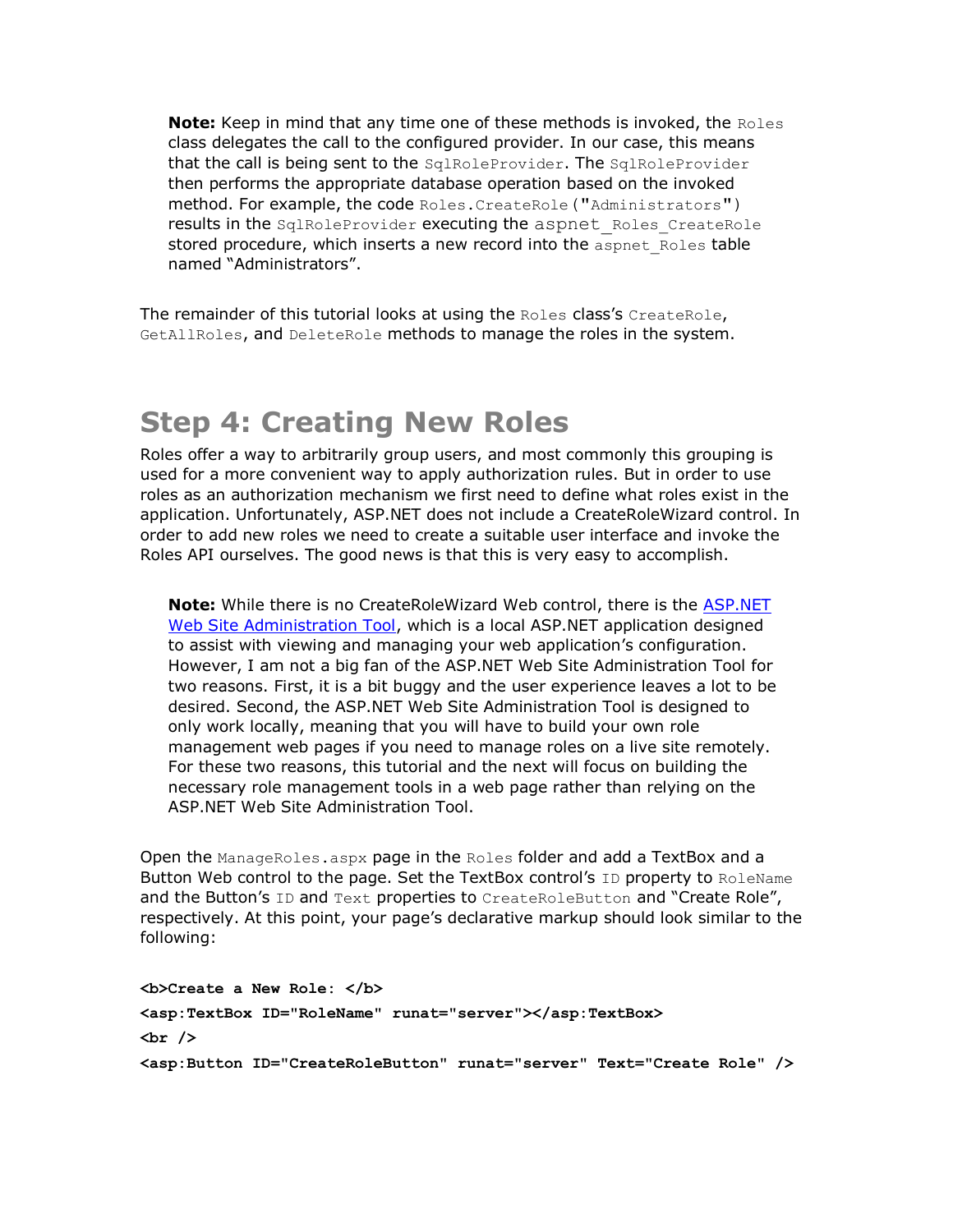Next, double-click the CreateRoleButton Button control in the Designer to create a Click event handler and then add the following code:

```
protected void CreateRoleButton_Click(object sender, EventArgs e)
{
     string newRoleName = RoleName.Text.Trim();
     if (!Roles.RoleExists(newRoleName))
         // Create the role
         Roles.CreateRole(newRoleName);
     RoleName.Text = string.Empty;
}
```
The above code starts by assigning the trimmed role name entered in the RoleName TextBox to the newRoleName variable. Next, the Roles class's RoleExists method is called to determine if the role newRoleName already exists in the system. If the role does not exist, it is created via a call to the CreateRole method. If the CreateRole method is passed a role name that already exists in the system, a ProviderException exception is thrown. This is why the code first checks to ensure that the role does not already exist in the system before calling CreateRole. The Click event handler concludes by clearing out the RoleName TextBox's Text property.

**Note:** You may be wondering what will happen if the user doesn't enter any value into the RoleName TextBox. If the value passed into the CreateRole method is null or an empty string, an exception is raised. Likewise, if the role name contains a comma an exception is raised. Consequently, the page should contain validation controls to ensure that the user enters a role and that it does not contain any commas. I leave as an exercise for the reader.

Let's create a role named "Administrators". Visit the ManageRoles.aspx page through a browser, type in "Administrators" into the textbox (see Figure 3), and then click the "Create Role" button.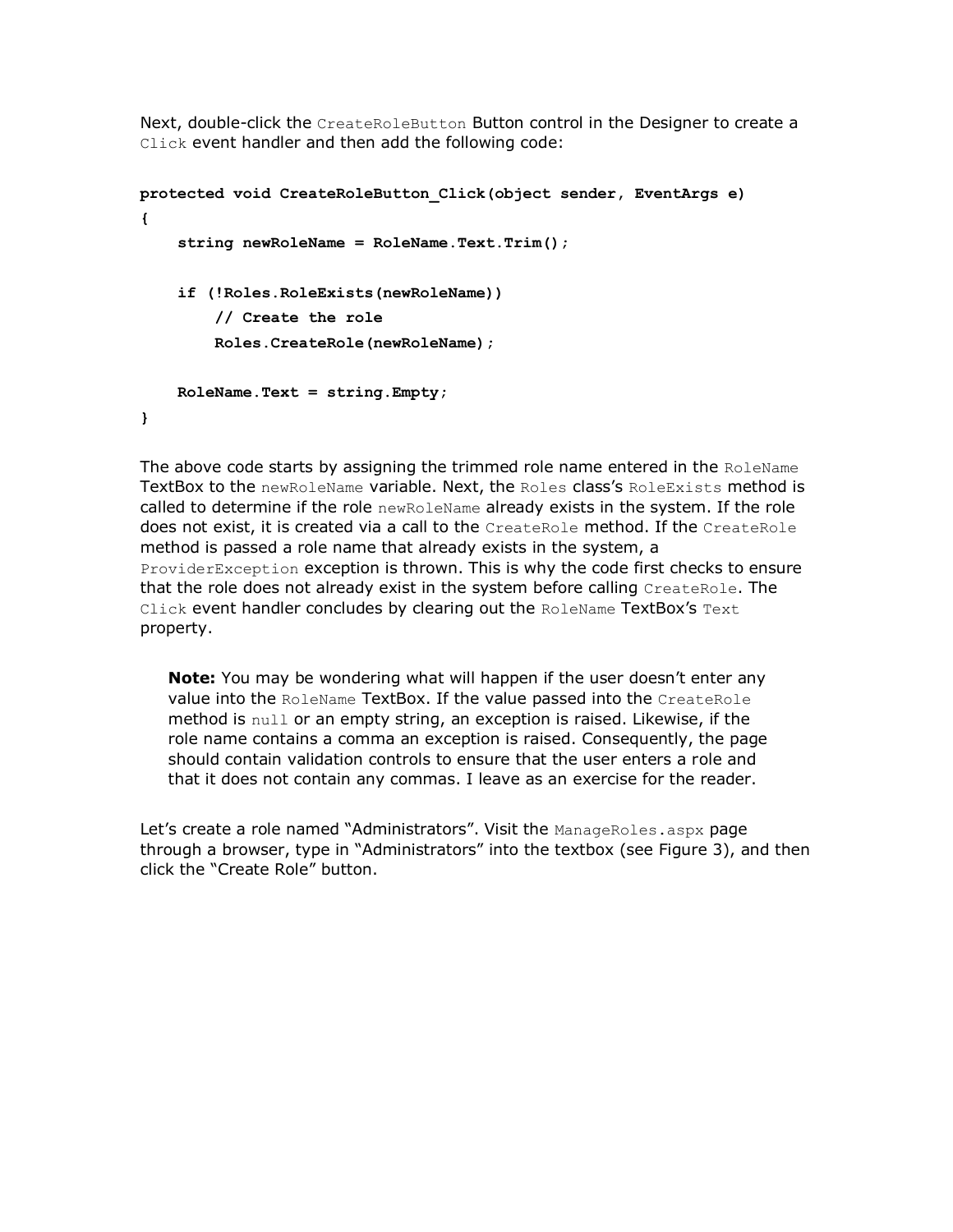| C Untitled Page - Windows Internet Explorer  |                                                   |               |  |  |  |  |
|----------------------------------------------|---------------------------------------------------|---------------|--|--|--|--|
| € http://localhost:1056/ASPNET_Security_Ti V | Google<br>$\left\Vert \leftarrow\right\Vert$<br>× | ρ             |  |  |  |  |
| File<br>Edit<br>Favorites<br>Tools<br>View.  | Help                                              |               |  |  |  |  |
| 47<br>Untitled Page                          | ✿ · ጪ · ⇔ · Ry Page · ⓒ T <u>o</u> ols • ❷ · ◎    | $\rightarrow$ |  |  |  |  |
| User Account Tutorials                       |                                                   |               |  |  |  |  |
| Hello, stranger.<br>Login                    | <b>Manage Roles</b>                               |               |  |  |  |  |
| Home                                         | Create a New Role: Administrators                 |               |  |  |  |  |
| Membership                                   | Create Role                                       |               |  |  |  |  |
| Creating User                                |                                                   |               |  |  |  |  |
| Done                                         | Local intranet                                    | $+100%$       |  |  |  |  |

**Figure 3: Create an "Administrators" Role**

What happens? A postback occurs, but there's no visual cue that the role has actually been added to the system. We will update this page in Step 5 to include visual feedback. For now, however, you can verify that the role was created by going to the SecurityTutorials.mdf database and displaying the data from the aspnet Roles table. As Figure 4 shows, the aspnet Roles table contains a record for the just-added Administrators roles.

|                                                                               |                                                   | ASPNET_Security_Tutorial_09_CS - Visual Web Developer 2008 Express Edition                    |                        |                                                 |                       |                                  | 꼬리                                                                                                                       |
|-------------------------------------------------------------------------------|---------------------------------------------------|-----------------------------------------------------------------------------------------------|------------------------|-------------------------------------------------|-----------------------|----------------------------------|--------------------------------------------------------------------------------------------------------------------------|
| File<br>臂<br>$ ^{p,q}_{a} $                                                   | Edit                                              | Build<br>Debug<br><b>View</b><br>围<br>501                                                     | Query Designer<br>Data | Tools<br>Window<br>网<br>$\blacktriangleright$ 3 | Help<br>sqldatasource | ™ ≂                              |                                                                                                                          |
|                                                                               | aspnet Roles:UTORIALS.MDF)<br>$\mathbf{v} \times$ |                                                                                               |                        |                                                 |                       | Database Explorer<br>$-4 \times$ |                                                                                                                          |
|                                                                               |                                                   | ApplicationId                                                                                 | RoleId                 | RoleName                                        | LoweredRoleNa         | Description                      | û,<br>$\mathbf{x}$<br>$\vert \overline{\boldsymbol{v}} \vert$                                                            |
|                                                                               |                                                   | a20f727e-dcfd-44d7-894                                                                        | 6d835f7a-75ff-4abf-a   | Administrators                                  | administrators        | <b>NULL</b>                      | aspnet Paths A<br>$\mathbf \Xi$<br>Ħ                                                                                     |
|                                                                               | ▶₩                                                | MA L                                                                                          | <b>MALL</b>            | <b>NULL</b>                                     | <b>NULL</b>           | <b>NULL</b>                      | aspnet Person<br>H.<br>œ<br>aspnet_Person<br>$\overline{+}$                                                              |
| $\gg$ Toolbox $\boxed{\mathbf{A}}$ CSS Properties $\boxed{\mathbf{A}}$ Manage |                                                   |                                                                                               |                        |                                                 |                       |                                  | aspnet Profile<br>$\overline{+}$<br>aspnet_Roles  <br>⊞<br>$\mathbf{H}$<br>aspnet_Schem-<br>Ŧ<br>aspnet_Users<br>H.<br>Ŧ |
|                                                                               | И                                                 | of 2 $\triangleright$ $\triangleright$ $\triangleright$ $\square$ $\square$<br>$\overline{2}$ |                        |                                                 |                       |                                  | $\rightarrow$<br>Ш<br>K.<br>Soluti<br><b>A</b> Datab<br>Prope                                                            |
|                                                                               |                                                   | Output <b>B</b> Error List <b>R</b> Find Results 1                                            |                        |                                                 |                       |                                  |                                                                                                                          |
| Ready                                                                         |                                                   |                                                                                               |                        |                                                 |                       |                                  |                                                                                                                          |

**Figure 4: The aspnet\_Roles Table has a Row for the "Administrators" Role**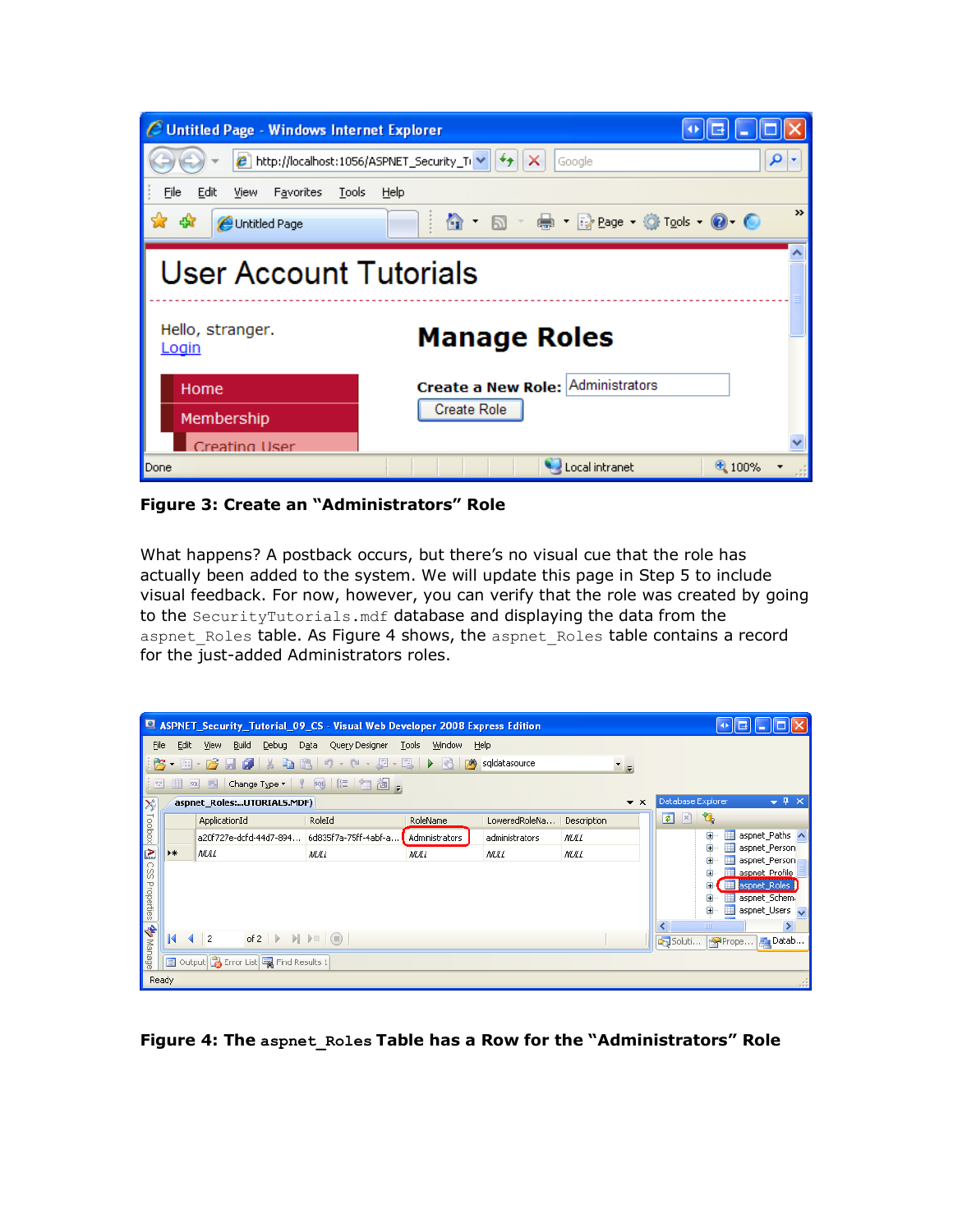## **Step 5: Displaying the Roles in the System**

Let's augment the ManageRoles.aspx page to include a list of the current roles in the system. To accomplish this, add a GridView control to the page and set its ID property to RoleList. Next, add a method to the page's code-behind class named DisplayRolesInGrid using the following code:

```
private void DisplayRolesInGrid()
{
     RoleList.DataSource = Roles.GetAllRoles();
     RoleList.DataBind();
}
```
The Roles class's GetAllRoles method returns all of the roles in the system as an array of strings. This string array is then bound to the GridView. In order to bind the list of roles to the GridView when the page is first loaded, we need to call the DisplayRolesInGrid method from the page's Page Load event handler. The following code calls this method when the page is first visited, but not on subsequent postbacks.

```
protected void Page_Load(object sender, EventArgs e)
{
     if (!Page.IsPostBack)
         DisplayRolesInGrid();
}
```
With this code in place, visit the page through a browser. As Figure 5 shows, you should see a grid with a single column labeled "Item". The grid includes a row for the Administrators role we added in Step 4.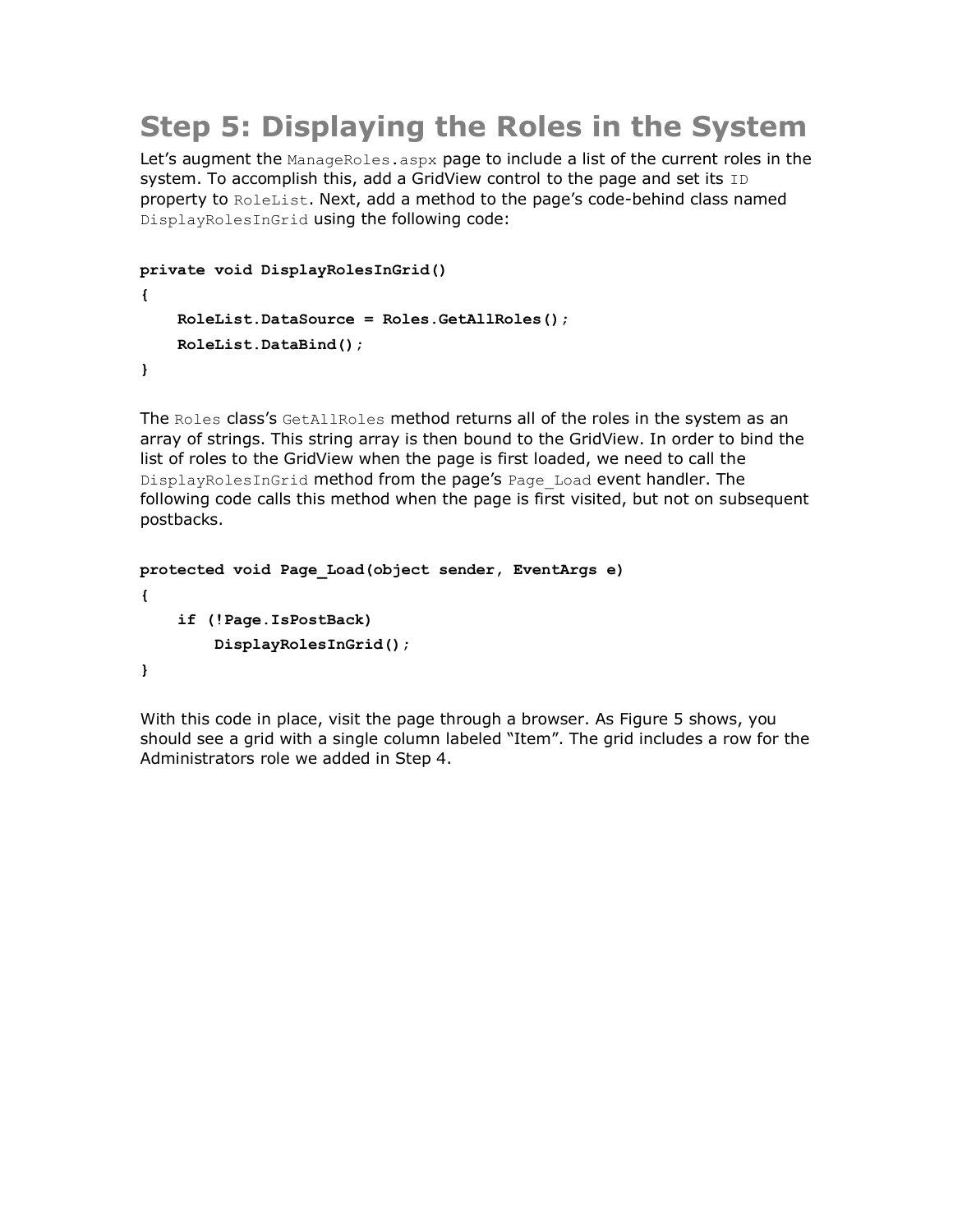| C Untitled Page - Windows Internet Explorer                            |                                                                         |
|------------------------------------------------------------------------|-------------------------------------------------------------------------|
|                                                                        | ρ<br>$e$ http://localhost:1056/ASPNET_Security_Tu $\vee$<br>×<br>Google |
| File<br>Edit<br>Favorites<br>View<br>Tools                             | Help                                                                    |
| 45<br>Untitled Page                                                    | $\rightarrow$<br><b>合 回 最 日 Bege で Tools @ ◎ ?</b>                      |
| <b>User Account Tutorials</b><br>Hello, stranger.                      | Home > Roles > Manage Roles<br><b>Manage Roles</b>                      |
| <u>Login</u><br>Home<br>Membership                                     | <b>Create a New Role:</b><br><b>Create Role</b>                         |
| <b>Creating User</b><br><b>Accounts</b><br>User-Based<br>Authorization | <b>Item</b><br>Administrators                                           |
| Done                                                                   | Local intranet<br>€ 100%                                                |

**Figure 5: The GridView Displays the Roles in a Single Column**

The GridView displays a lone column labeled "Item" because the GridView's AutoGenerateColumns property is set to True (the default), which causes the GridView to automatically create a column for each property in its DataSource. An array has a single property that represents the elements in the array, hence the single column in the GridView.

When displaying data with a GridView, I prefer to explicitly define my columns rather than have them implicitly generated by the GridView. By explicitly defining the columns it is much easier to format the data, rearrange the columns, and perform other common tasks. Therefore, let's update the GridView's declarative markup so that its columns are explicitly defined.

Start by setting the GridView's AutoGenerateColumns property to False. Next, add a TemplateField to the grid, set its HeaderText property to "Roles", and configure its ItemTemplate so that it displays the contents of the array. To accomplish this, add a Label Web control named RoleNameLabel to the ItemTemplate and bind its Text property to Container. DataItem.

These properties and the ItemTemplate's contents can be set declaratively or through the GridView's Fields dialog box and Edit Templates interface. To reach the Fields dialog box, click the "Edit Columns" link in the GridView's Smart Tag. Next, uncheck the "Auto-generate fields" checkbox to set the AutoGenerateColumns property to False, and add a TemplateField to the GridView, setting its HeaderText property to "Role". To define the ItemTemplate's contents, choose the "Edit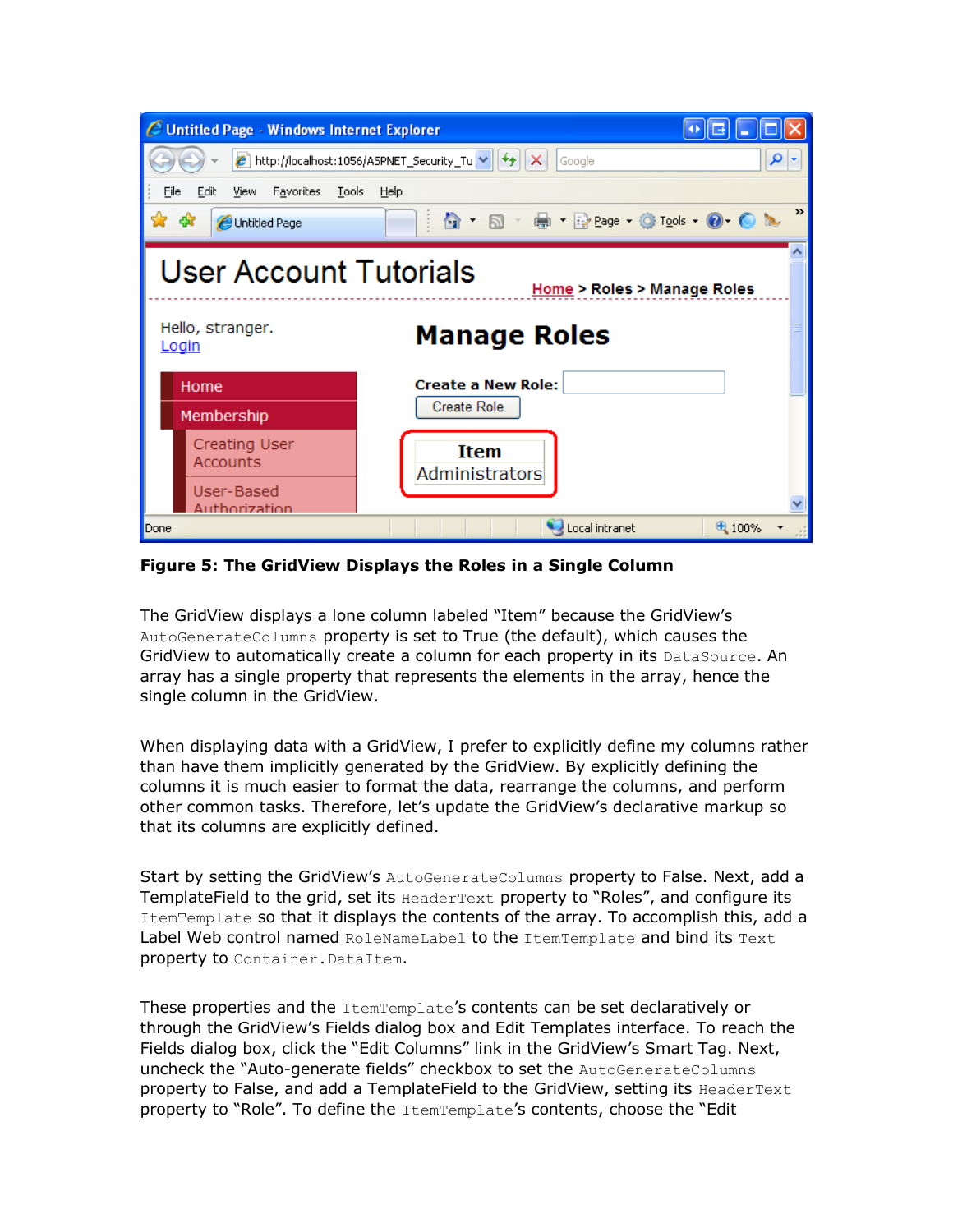Templates" option from the GridView's Smart Tag. Drag a Label Web control onto the ItemTemplate, set its ID property to RoleNameLabel, and configure its databinding settings so that its Text property is bound to Container. DataItem.

Regardless of what approach you use, the GridView's resulting declarative markup should look similar to the following when you are done.

```
<asp:GridView ID="RoleList" runat="server" AutoGenerateColumns="false">
     <Columns>
         <asp:TemplateField HeaderText="Role">
             <ItemTemplate>
                 <asp:Label runat="server" ID="RoleNameLabel" Text='<%# 
Container.DataItem %>' />
             </ItemTemplate>
         </asp:TemplateField>
```

```
 </Columns>
```
**</asp:GridView>**

**Note:** The array's contents are displayed using the databinding syntax  $\langle$  \\s\man{#\times}}} Container.DataItem %>. A thorough description of why this syntax is used when displaying the contents of an array bound to the GridView is beyond the scope of this tutorial. For more information on this matter, refer to Binding a [Scalar Array to a Data Web Control.](http://aspnet.4guysfromrolla.com/articles/082504-1.aspx)

Currently, the RoleList GridView is only bound to the list of roles when the page is first visited. We need to refresh the grid whenever a new role is added. To accomplish this, update the CreateRoleButton Button's Click event handler so that it calls the DisplayRolesInGrid method if a new role is created.

```
protected void CreateRoleButton_Click(object sender, EventArgs e)
{
     string newRoleName = RoleName.Text.Trim();
     if (!Roles.RoleExists(newRoleName))
     {
         // Create the role
         Roles.CreateRole(newRoleName);
         // Refresh the RoleList Grid
         DisplayRolesInGrid();
     }
```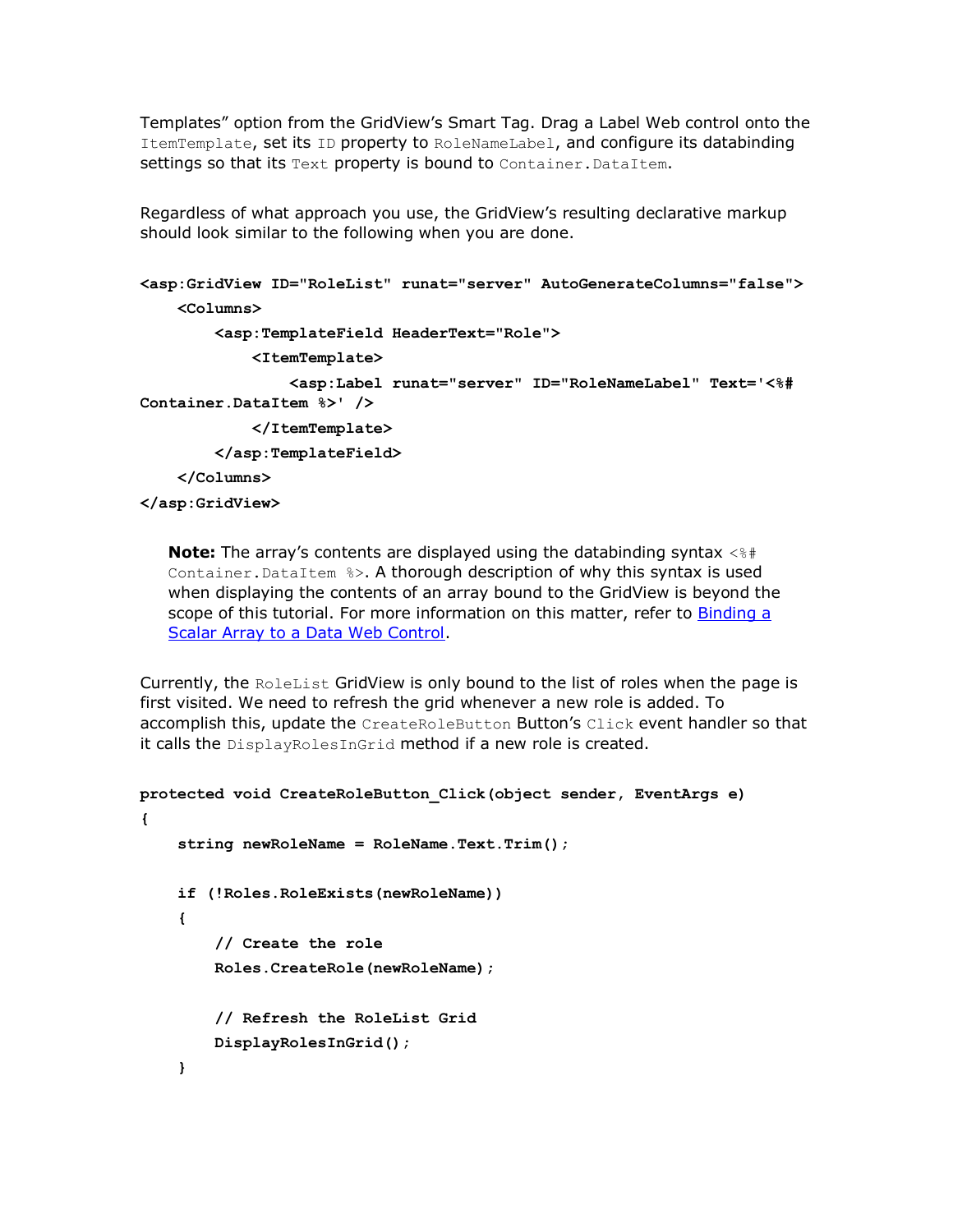```
 RoleName.Text = string.Empty;
}
```
Now when the user adds a new role the RoleList GridView shows the just-added role on postback, providing visual feedback that the role was successfully created. To illustrate this, visit the  $M$ anageRoles.aspx page through a browser and add a role named "Supervisors". Upon clicking the "Create Role" button, a postback will ensue and the grid will update to include Administrators as well as the new role, Supervisors.



**Figure 6: The Supervisors Role has Been Added**

## **Step 6: Deleting Roles**

At this point a user can create a new role and view all existing roles from the ManageRoles.aspx page. Let's allow users to also delete roles. The Roles.DeleteRole method has two overloads:

- [DeleteRole\(](http://msdn2.microsoft.com/en-us/library/ek4sywc0.aspx)*roleName*) deletes the role *roleName*. An exception is thrown if the role contains one or more members.
- DeleteRole(*roleName*, *[throwOnPopulatedRole](http://msdn2.microsoft.com/en-us/library/38h6wf59.aspx)*) deletes the role *roleName*. If *throwOnPopulateRole* is true, then an exception is thrown if the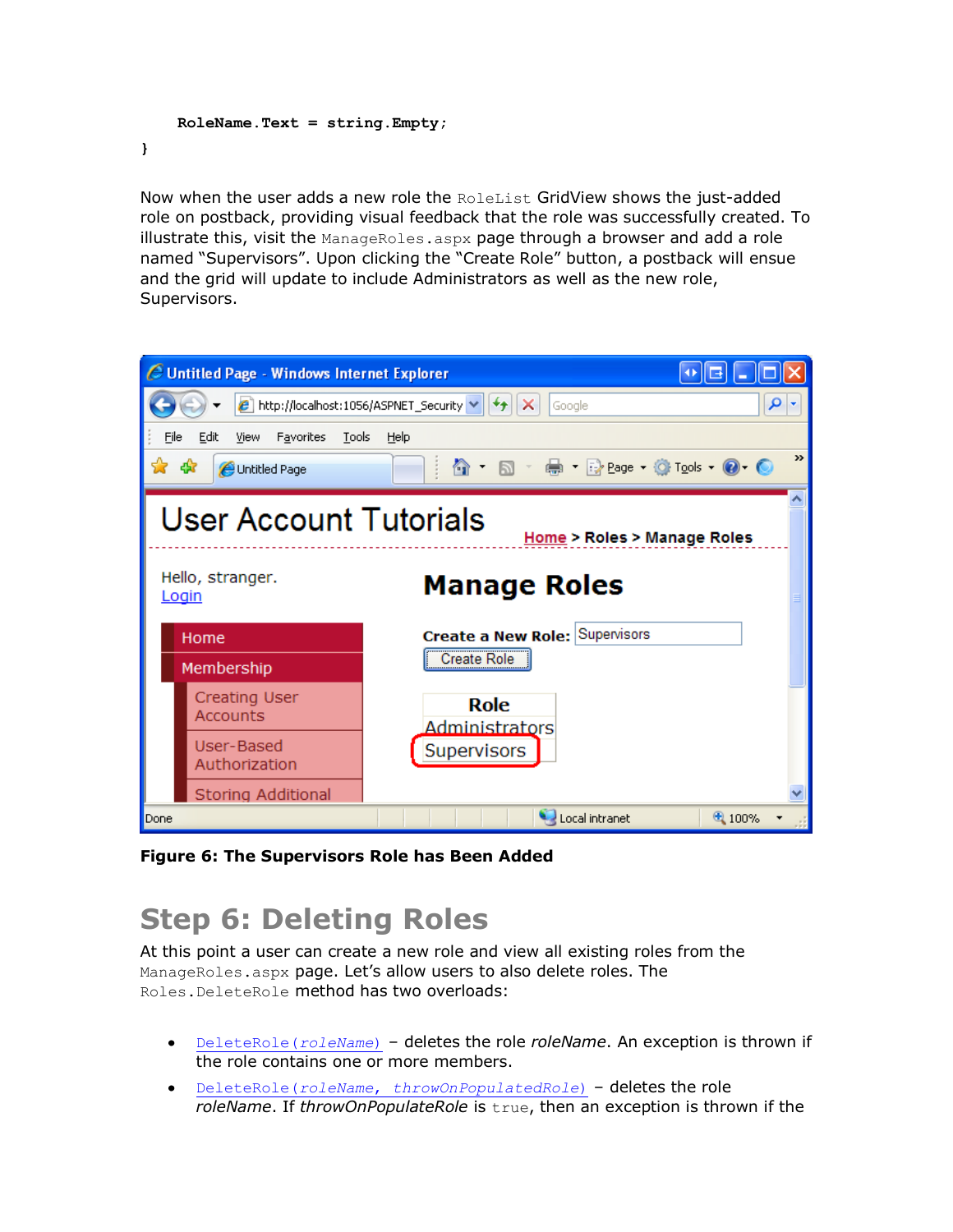role contains one or more members. If *throwOnPopulateRole* is false, then the role is deleted whether it contains any members or not. Internally, the DeleteRole(*roleName*) method calls DeleteRole(*roleName*, true).

The DeleteRole method will also throw an exception if *roleName* is null or an empty string or if *roleName* contains a comma. If *roleName* does not exist in the system, DeleteRole fails silently, without raising an exception.

Let's augment the GridView in ManageRoles.aspx to include a Delete button that, when clicked, deletes the selected role. Start by adding a Delete button to the GridView by going to the Fields dialog box and adding a Delete button, which is located under the CommandField option. Make the Delete button the far left column and set its DeleteText property to "Delete Role".

| <b>Fields</b>                                                                                                  |                                                                                                                                                              |  |
|----------------------------------------------------------------------------------------------------------------|--------------------------------------------------------------------------------------------------------------------------------------------------------------|--|
| Available fields:<br>ImageField<br>ButtonField<br>围<br>commandField<br>Edit, Update, Cancel<br>$\equiv$ Select | CommandField properties:<br>81 2 L<br>$\boxed{\Xi}$<br><b>Accessibility</b><br>8.<br>AccessibleHeaderTel<br>$\boxminus$ Appearance<br>Link                   |  |
| Delete<br><b>黒hempatemeld</b><br>Add<br>Selected fields:<br>Delete<br><b>馬Role</b>                             | ButtonType<br>CancelImageUrl<br>CancelText<br>Cancel<br>DeleteImageUrl<br>DeleteText<br><b>Delete Role</b><br>EditImageUrl<br>EditText<br>Edit<br>FooterText |  |
| Auto-generate fields                                                                                           | <b>HeaderText</b><br>The text within the header of this field.<br>Convert this field into a TemplateField<br>OK<br>Cancel                                    |  |

#### **Figure 7: Add a Delete Button to the RoleList GridView**

After adding the Delete button, your GridView's declarative markup should look similar to the following:

```
<asp:GridView ID="RoleList" runat="server" AutoGenerateColumns="False">
    <Columns>
```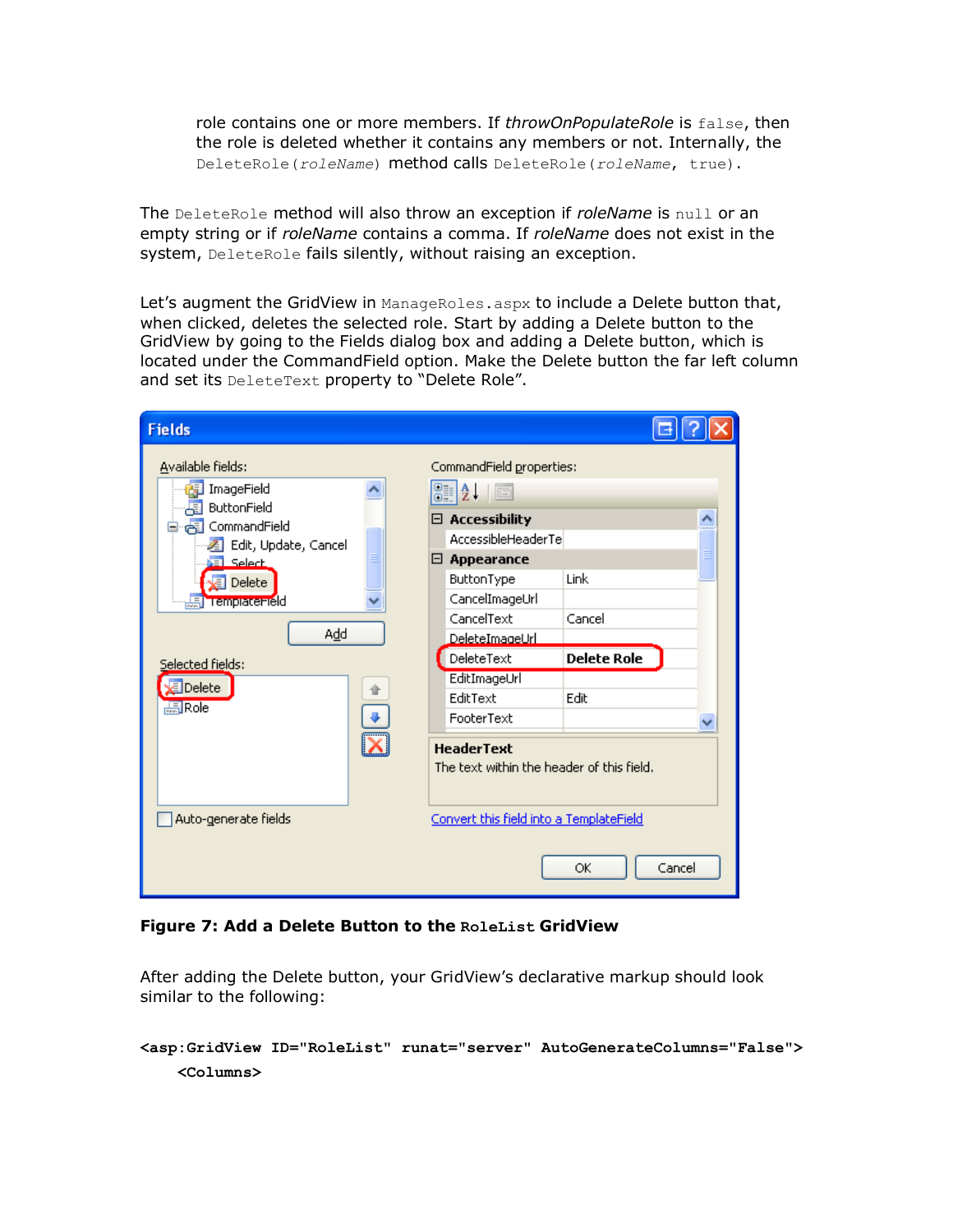```
 <asp:CommandField DeleteText="Delete Role" 
ShowDeleteButton="True" />
         <asp:TemplateField HeaderText="Role">
             <ItemTemplate>
                 <asp:Label runat="server" ID="RoleNameLabel" Text='<%# 
Container.DataItem %>' />
             </ItemTemplate>
         </asp:TemplateField>
     </Columns>
```
**</asp:GridView>**

Next, create an event handler for the GridView's RowDeleting event. This is the event that is raised on postback when the "Delete Role" button is clicked. Add the following code to the event handler.

```
protected void RoleList_RowDeleting(object sender, 
GridViewDeleteEventArgs e)
{
     // Get the RoleNameLabel
     Label RoleNameLabel = 
RoleList.Rows[e.RowIndex].FindControl("RoleNameLabel") as Label;
     // Delete the role
     Roles.DeleteRole(RoleNameLabel.Text, false);
     // Rebind the data to the RoleList grid
     DisplayRolesInGrid();
}
```
The code starts by programmatically referencing the RoleNameLabel Web control in the row whose "Delete Role" button was clicked. The Roles. DeleteRole method is then invoked, passing in the  $Text$  of the RoleNameLabel and  $false$ , thereby deleting the role regardless of whether there are any users associated with the role. Finally, the RoleList GridView is refreshed so that the just-deleted role no longer appears in the grid.

**Note:** The "Delete Role" button does not require any sort of confirmation from the user before deleting the role. One of the easiest ways to confirm an action is through a client-side confirm dialog box. For more information on this technique, see [Adding Client-Side Confirmation When Deleting.](http://asp.net/learn/data-access/tutorial-42-cs.aspx)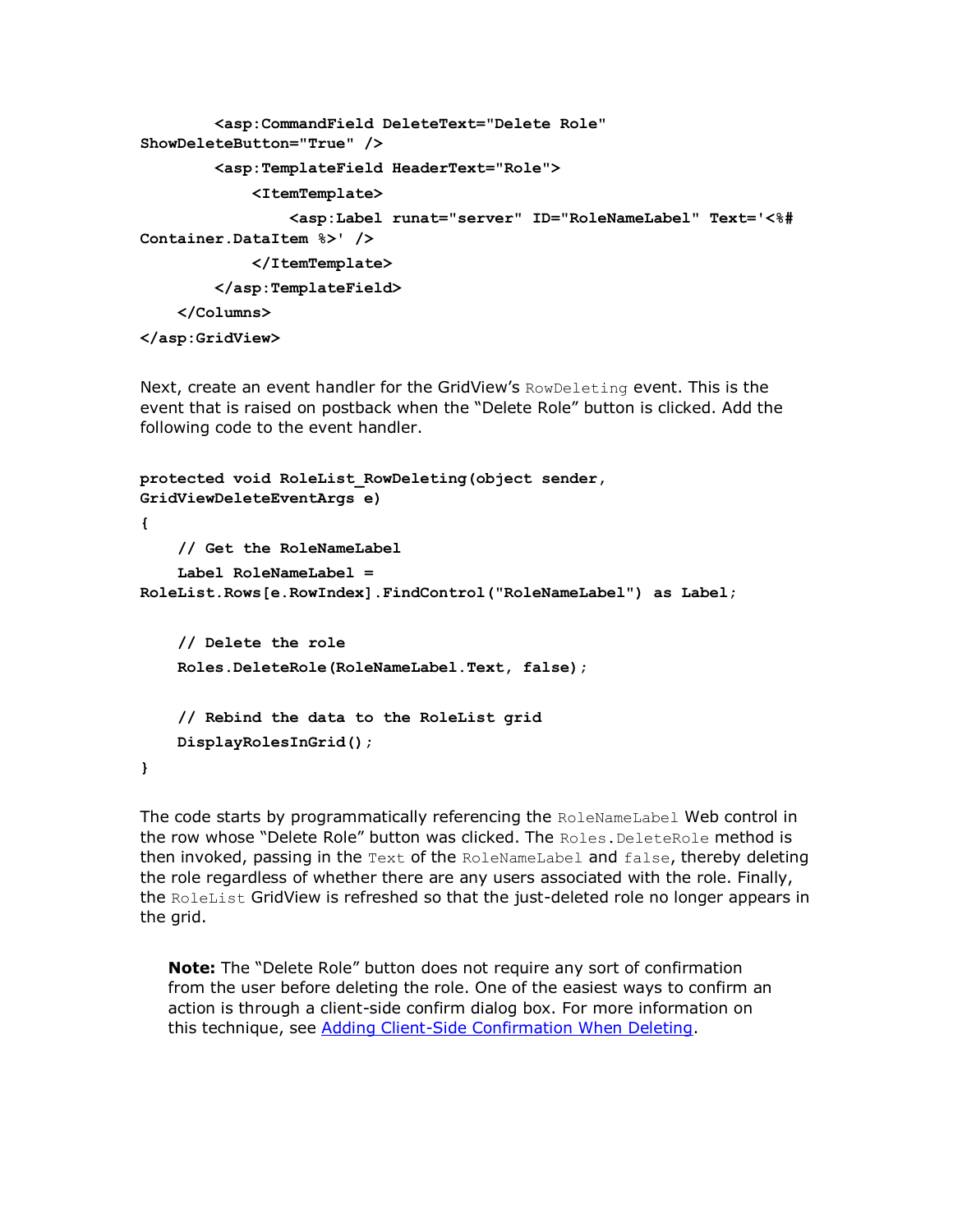#### **Summary**

Many web applications have certain authorization rules or page-level functionality that is only available to certain classes of users. For example, there may be a set of web pages that only administrators can access. Rather than defining these authorization rules on a user-by-user basis, oftentimes it is more useful to define the rules based on a role. That is, rather than explicitly allowing users Scott and Jisun to access the administrative web pages, a more maintainable approach is to permit members of the Administrators role to access these pages, and then to denote Scott and Jisun as users belonging to the Administrators role.

The Roles framework makes it easy to create and manage roles. In this tutorial we examined how to configure the Roles framework to use the SqlRoleProvider, which uses a Microsoft SQL Server database as the role store. We also created a web page that lists the existing roles in the system and allows for new roles to be created and existing ones to be deleted. In subsequent tutorials we will see how to assign users to roles and how to apply role-based authorization.

Happy Programming!

## **Further Reading**

For more information on the topics discussed in this tutorial, refer to the following resources:

- $\bullet$ [Examining ASP.NET 2.0's Membership, Roles, and Profile](http://aspnet.4guysfromrolla.com/articles/120705-1.aspx)
- [How To: Use Role Manager in ASP.NET 2.0](http://msdn2.microsoft.com/en-us/library/ms998314.aspx)
- [Role Providers](http://msdn2.microsoft.com/en-us/library/aa478950.aspx)
- [Rolling Your Own Website Administration Tool](http://aspnet.4guysfromrolla.com/articles/052307-1.aspx)
- [Technical documentation for the](http://msdn2.microsoft.com/en-us/library/ms164660.aspx) <roleManager> Element
- . [Using the Membership and Role Manager APIs](http://quickstarts.asp.net/QuickStartv20/aspnet/doc/security/membership.aspx)

## **About the Author**

Scott Mitchell, author of multiple ASP/ASP.NET books and founder of 4GuysFromRolla.com, has been working with Microsoft Web technologies since 1998. Scott works as an independent consultant, trainer, and writer. His latest book is

*[Sams Teach Yourself ASP.NET 2.0 in 24 Hours](http://www.amazon.com/exec/obidos/ASIN/0672327384/4guysfromrollaco)*. Scott can be reached at [mitchell@4guysfromrolla.com](mailto:mitchell@4guysfromrolla.com) or via his blog at [http://ScottOnWriting.NET.](http://scottonwriting.net/)

## **Special Thanks To…**

This tutorial series was reviewed by many helpful reviewers. Lead reviewers for this tutorial include Alicja Maziarz, Suchi Banerjee, and Teresa Murphy. Interested in